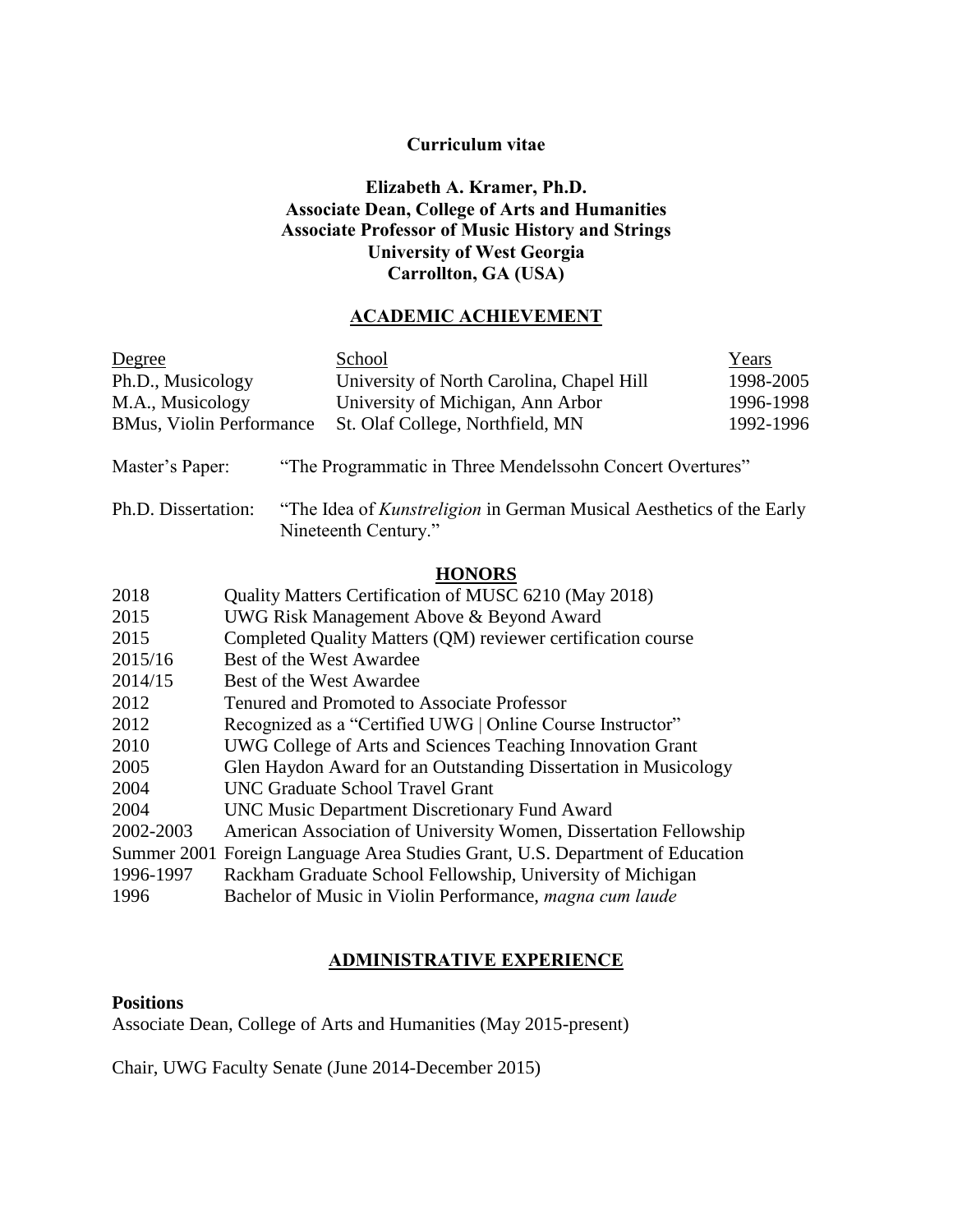# **USG groups**

USG Faculty Council, Fall 2014-15

Attended Arts and Sciences Advisory Council, Fall 2015

Attended meetings for New Learning Models (Fall 2015) and Complete College Georgia (2016)

Ecore MUSC 1100: Music Appreciation Development Group (Spring 2015-Fall 2016)

Attended G2C Macon (October 2018) as the COAH Dean's Office Rep

Attended the Momentum Year Summit, Peachtree City (March 1, 2019) as COAH Dean's Office Rep

# **UWG University committees**

Member, Interview Committee for Advising Center, Advisor III Position (February 2019)

Member, Strategic Enrollment Management Committee (Spring 2016-present); co-chair of Working Group on Graduate Student Enrollment (spring 2016); Strategic Initiatives Working Group (spring 2019)

*Ex officio* representative, Graduate School Advisory Committee (Summer 2016)

Member, *Ad hoc* Working Group on Graduate Assistantships (Fall 2015-)

Member, President's Advisory Council (Summer 2014-Fall 2015)

Member, Administrative Council (Fall 2014-)

Member, *Ad hoc* Working Group on Graduate Assistantships (Fall 2015-)

Member, QEP Implementation Committee (Spring 2015, mostly)

Member & Chair, Fine and Performing Arts Committee for Big Night (Spring 2007; Chair, Spring 2008-Spring 2013)

Member, Dean of the College of Arts and Sciences Search Committee (Fall 2008- Spring 2009)

Member, Art & Science Analysis Group for Possible Restructuring of the College of Arts and Sciences (Spring 2008)

Member, Faculty Senate (Fall 2011-Spring 2014)

Member & Chair, Faculty Senate Graduate Studies Committee (Fall 2011-Spring 2014; Chair, Fall 2013-14)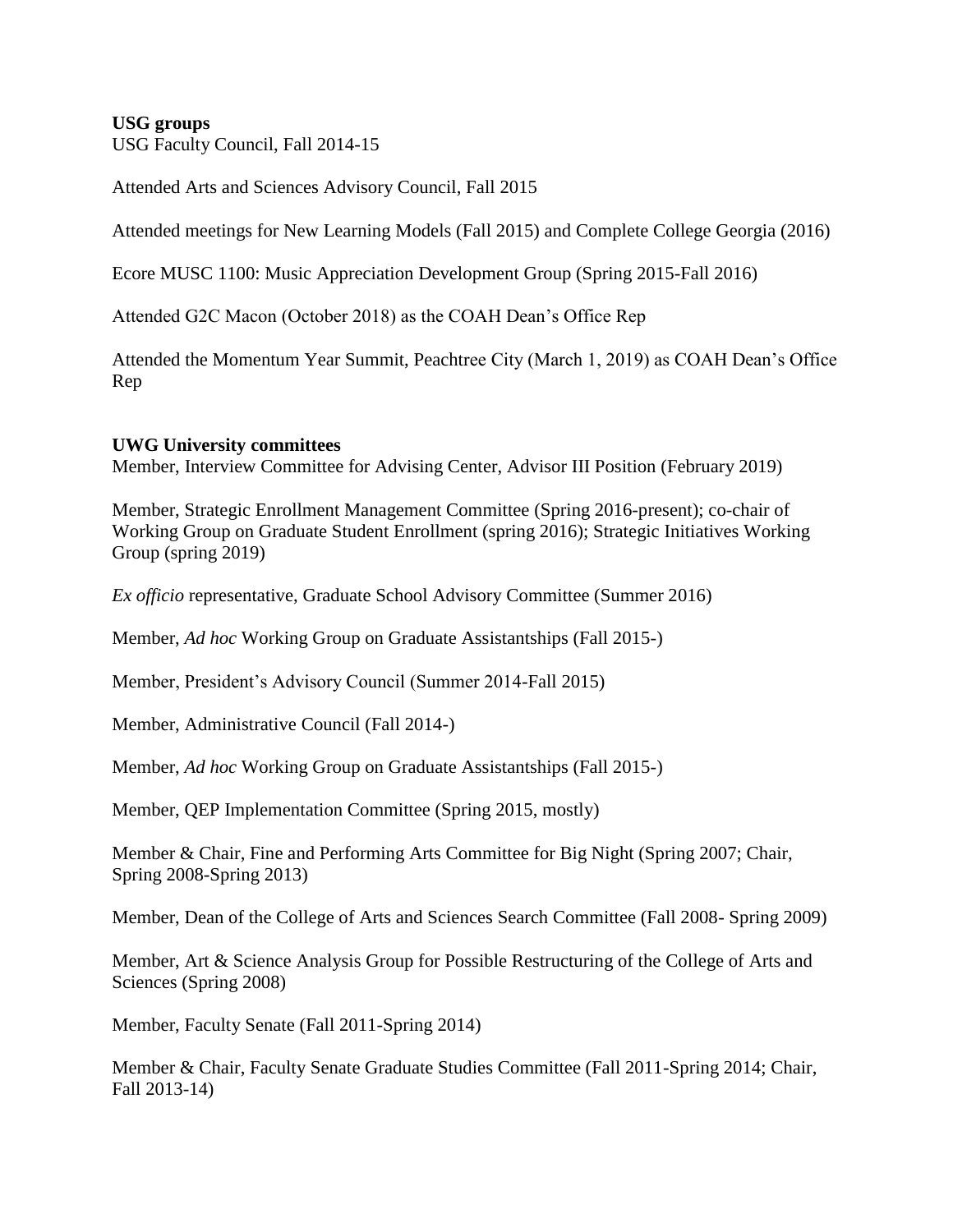## **UWG College Committees**

Member, COAH Promotion and Tenure Committee (Fall 2013-14)

Member, COAH Committee on Graduate Studies (Fall 2013-Spring 2015)

Member, Faculty Advisory Committee (Fall 2007-Spring 2009)

#### **UWG Music Department Committees**

Chair, Director of Opera Workshop/Asst Professor of Voice Search Committee (Fall 2012- Spring 2013)

Library Liaison (Fall 2006-present)

Member and Chair, Undergraduate Studies Committee (Fall 2006-15, Chair Fall 2006-2010)

Member, Graduate Studies Committee (Fall 2006-present; Chair for several years)

Member, Instructional technology Committee (Fall 2006-Spring 2012)

Member, Asst Band Director/Asst Professor of Brass Search Committee (Fall 2007-Spring 2008)

Member, Graduate Orals and Thesis Committee for Terra Pederson (Fall 2007)

Member, Graduate Orals Committee for Rachel Griffin (Fall 2008), Patti Martin Kelly (Spring 2009), LuAnn Mueller (Spring 2010), Chad Sims (Spring 2011), Laura English (Fall 2012), Russell Bennett (Fall 2013), Kyle Sims (Summer 2014), Karl Kuhlken (Summer 2014), Katie Poff (Fall 2014), Michael Kirtdoll (Fall 2014), Eulas Kirtdoll (Fall 2014), Jennifer Slay (Fall 2014), Chris Willis (Fall 2014), Jessica Wiese (Summer 2015), Selena Madison (Summer 2015), Sharon Gianuzzi (Fall 2015), Sarah Higgins (Fall 2015), S. Katie Hurley (Fall 2015), William Rhoden (Spring 2016), Chelsea Rhoades (Spring 2016), Clovia Jackson (Summer 2016), Rebekkah Nordan (Summer 2016), Matthew Bass (Fall 2016), Sarah Pisca (Fall 2016), John Rheaume (Fall 2016), Kingsley Keys (Summer 2017), Chasity Miller Brunache (Summer 2017), Arthur Borges (Fall 2017), Leslae Dennison (Fall 2017), Ryan Davenport (Fall 2017), Cynthia Taylor (Spring 2018), Jeffrey McBurnett (Spring 2018), Laurie Washington (Summer 2018), Lori Lucas (Summer 2018), Stacy Dean (Summer 2018), Taylor Greer (Fall 2018), Chasity Miller Brunache (Spring 2019), Ausberto "Oz" Acevedo (Summer 2019) [34 since prior promotion Aug 2012]

# **Advising Experiences:**

Advisor to approximately six music students: bi-annually meeting and follow up with each student (Fall 2007-Spring 2015).

#### **Advisement of student organizations:**

Faculty advisor, Eta Gamma Chapter of Sigma Alpha Iota (Spring 2007-Fall 2010)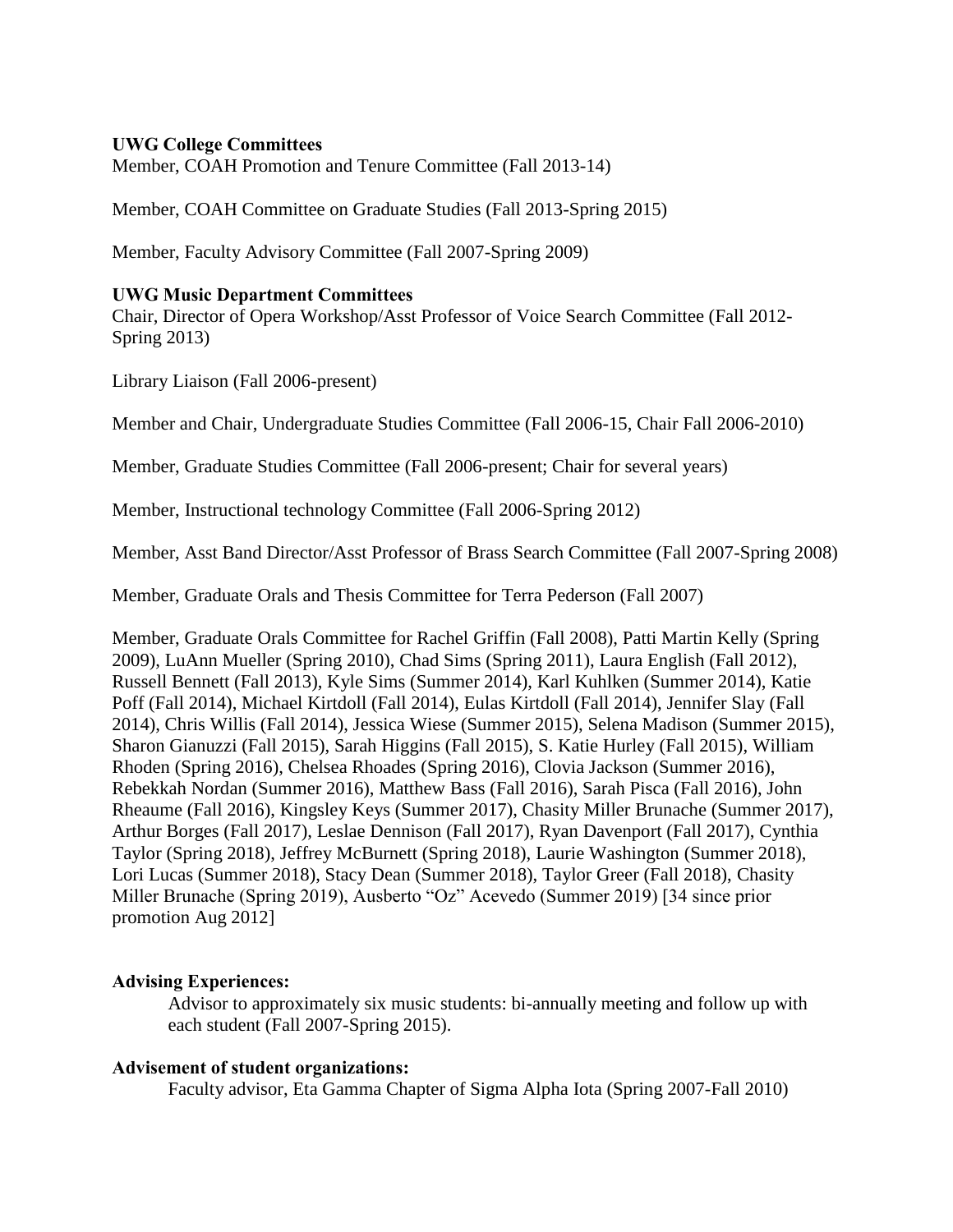## **Service to professional organizations:**

Session Organized and Chaired: Musical Expressions of Boundaries and Borders at the 31<sup>st</sup> Annual Interdisciplinary Conference in the Humanities: Nature/Culture/Conference (Carrollton, GA, 23 September 2016).

Program Committee, AMS South Central Annual Meeting (Spring 2016)

Program Committee, AMS South Central Annual Meeting (Spring 2014)

Session Chaired: UWG 28<sup>th</sup> Annual Interdisciplinary Conference in the Humanities: Professions (Carrollton, GA, 2 November 2013).

Session Chaired: North American Conference on Nineteenth-Century Music 2 (University of Richmond, July 2011).

Organizational, program, and technology committee for North American Conference on Nineteenth-Century Music 2 (University of Richmond, July 2011).

Organizational, program, and technology committee for Conference on Nineteenth-Century Music (University of Kansas, July 2009)

Program committee, Forum for Music and Christian Scholarship Annual Meeting (Baylor University, February 2008)

# **PROFESSIONAL DEVELOPMENT**

#### **Publications:**

Book Review:

Review of *Cultivating String Quartets in Beethoven's Vienna,* by Nancy November, *Notes: The Quarterly Journal of the Music Library Association* (forthcoming, December 2019).

Peer-reviewed, co-written textbook:

N. Alan Clark, Thomas Heflin, Jeffrey Kluball, Elizabeth Kramer, *Understanding Music: Past and Present* (Dahlonega: University of North Georgia Press, 2016). ISBN: 978-1-940771-33-5

Peer-reviewed article: "*Lebewohl*, *Abwesenheit*, and *Wiedersehen* and the Finale to Beethoven's "Grand Characteristic Sonata" in E flat, Op. 81a," *Ad Parnassum: A Journal of Eighteenth- and Nineteenth-Century Instrumental Music* vol. 10 (Spring 2012): 129-63.

"Sunday Arts & Sciences: Beethoven's Farewell." *The Times-Georgian* (Friday, 19 November 2010), 11A.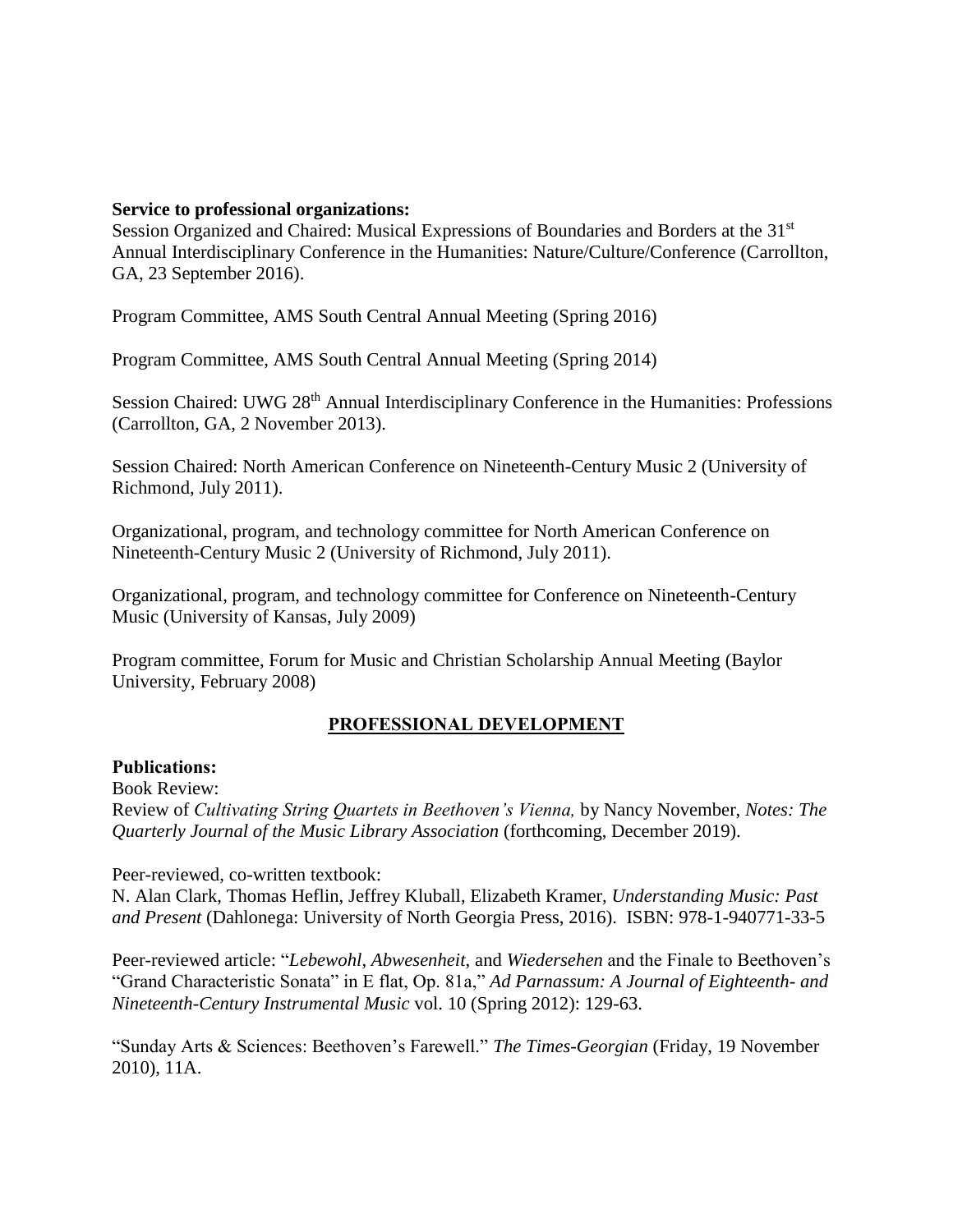Peer-reviewed article, co-written with Carol Gingerich: "Beckoning with a Handkerchief? A Collaborative approach to Performing *das Lebe[-]wohl* in Beethoven's Sonata, op. 81a." *Journal of Research in Music Performance* 2, no. 1 (Spring 2010). Available at www.musicalperspectives.com/Site/Beckoning\_with\_a\_Handkerchief.html.

Invited review: *Bach in Berlin: Nation and Culture in Mendelssohn's Revival of the "St. Matthew Passion"* by Celia Applegate. In *ECCB: The Eighteenth-Century Current Bibliography*  31. Brooklyn, NY: AMS Press, Inc., 2010. 199-201.

Invited review: *The Life of Bach*. (Musical Lives) by Peter Williams. In *ECCB: The Eighteenth-Century Current Bibliography* 31. Brooklyn, NY: AMS Press, Inc., 2010. 239-40.

Invited review of E. T. A. *Hoffmann's Musical Aesthetics,* by Abigail Chantler. *Notes: Quarterly Journal of the Music Library Association* 63 (June 2007), 833-36.

Invited review essay: "A New Discovery, a New Performance: Music for Piano and Violin by Ludwig van Beethoven," Review of Beethoven, Sonatas for Piano and Violin, op. 23 and op. 30, no. 2. Andreas Staier, piano and Daniel Sepec, violin. Harmonia Mundi: HMC 901919, 2006. *Beethoven Forum* 14 (Spring 2007), 94-99.

Peer-reviewed article: "The Idea of Transfiguration in the Early German Reception of Mozart's *Requiem,*" *Current Musicology* 81 (Spring 2006 [appeared January 2007]), 73-107.

Invited review: *The Beethoven Violin Sonatas: History, Criticism, Performance,* ed. Lewis Lockwood and Mark Kroll. *Notes: Quarterly Journal of the Music Library Association* 62 (September 2005), 114-16.

# **Papers read to scholarly and professional audiences:**

Annual Meeting of the AMS Pedagogy Study Group at the Teaching Music History Conference (Indiana University, Terre-Haute), Lightning Talk: "Finding Connections Between Music History and Music Education in a Graduate Music History Course" (8 June 2018)

Innovations in Pedagogy (UWG), "Is this really helping you? Strategies for Teaching and Learning in Graduate 'Service' Course" (15 May 2018)

Annual meeting of the South-central region of the American Musicological Society (University of Louisville), "Developing Galatea's Voice through Music in Turkish Television Serial *Gönülçelen* (*Heart Stealer,* 2010-11)" (18 March 2017).

31<sup>st</sup> Annual Interdisciplinary Conference in the Humanities: Nature/Culture/Conference (Carrollton, GA), "Making Music and Making a Living: Pygmalion and Galatea in Turkish Television Serial *Gönülçelen* (Heart Stealer, 2010-11)" (23 September 2016).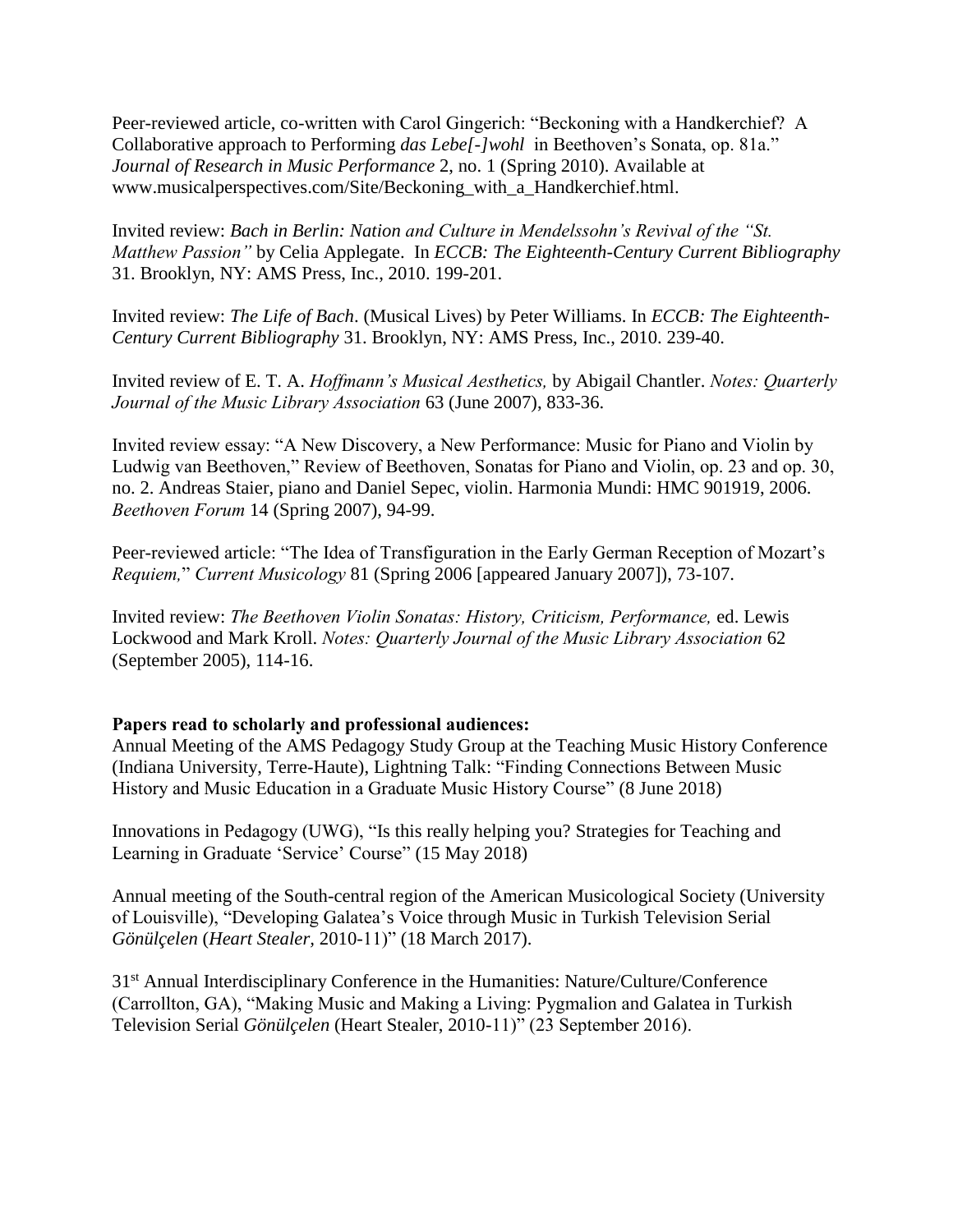Annual USG Teaching & Learning Conference (Athens, GA), with Dr. Dawn McCord and Mr. Jeff McBurnett (alumnus), "Developing and Applying Transferable Skills of Analysis, Synthesis, and Evaluation in the Online Environment" (8 April 2015).

28<sup>th</sup> Annual Interdisciplinary Conference in the Humanities: Professions (Carrollton, GA), "Professions of the Divine in Early Nineteenth-Century German Writings about Music" (2 November 2013).

33rd Annual Nineteenth-Century Studies Conference: Spiritual Matters/Matters of the Spirit (Asheville, NC), "Musical Performance as Worship in Early Nineteenth-Century Musical Thought" (23 March 2012).

New Beethoven Research Conference (hosted by San Jose State University and the Ira F. Brilliant Center for Beethoven Studies and the American Beethoven Society), "*Lebewohl, Abwesenheit,* and *Wiedersehen* and the Finale to Beethoven's 'Grand Characteristic Sonata,' Op. 81a," (9 November 2011).

Annual meeting of the US-branch of the International Association for the Study of Popular Music (New Orleans, LA), "Always a Novelty Act? Violinists in Popular Music Performances of the Last Hundred Years" (April 2010)

Annual meeting of the South-central region of the American Musicological Society (Emory University), "Composing Farewell in 1809 and 1810: Beethoven's Sonata in E-flat, Op. 81a" (March 2010)

Feminist Theory and Music 10: national, biennial conference (Greensboro, NC), "Improvisation and Experimentation: Three Generations of Women Violinists" (May 2009)

National Meeting of the College Music Society (Atlanta), "'Beckoning with a handkerchief'? Performing *das Lebe[-]wohl* in Beethoven's Sonata in E-flat, Op. 81a": in collaboration with Dr. Carol Gingerich (Fall 2008)

15th-Bienniel [International] Conference on 19th-century Music (University College, Dublin), "The Concert as *Gottesdienst:* Sacred Time and Sacred Space in Early Nineteenth-Century German Musical Life" (Summer 2008)

International Congress of the International Musicological Society (University of Zürich). "Spiritual Interpretations of Beethoven Criticism of the Early Nineteenth Century" (Summer 2007)

Forum on Music and Christian Scholarship (Yale University, Institute of Sacred Music). "A Religion of Art? Music and the Divine in Early Nineteenth-Century *Kunstreligion"* (Spring 2007)

College Music Society National Conference (San Antonio, TX). "The Idea of Transfiguration in the Early German Reception of Mozart's *Requiem"* (Fall 2006)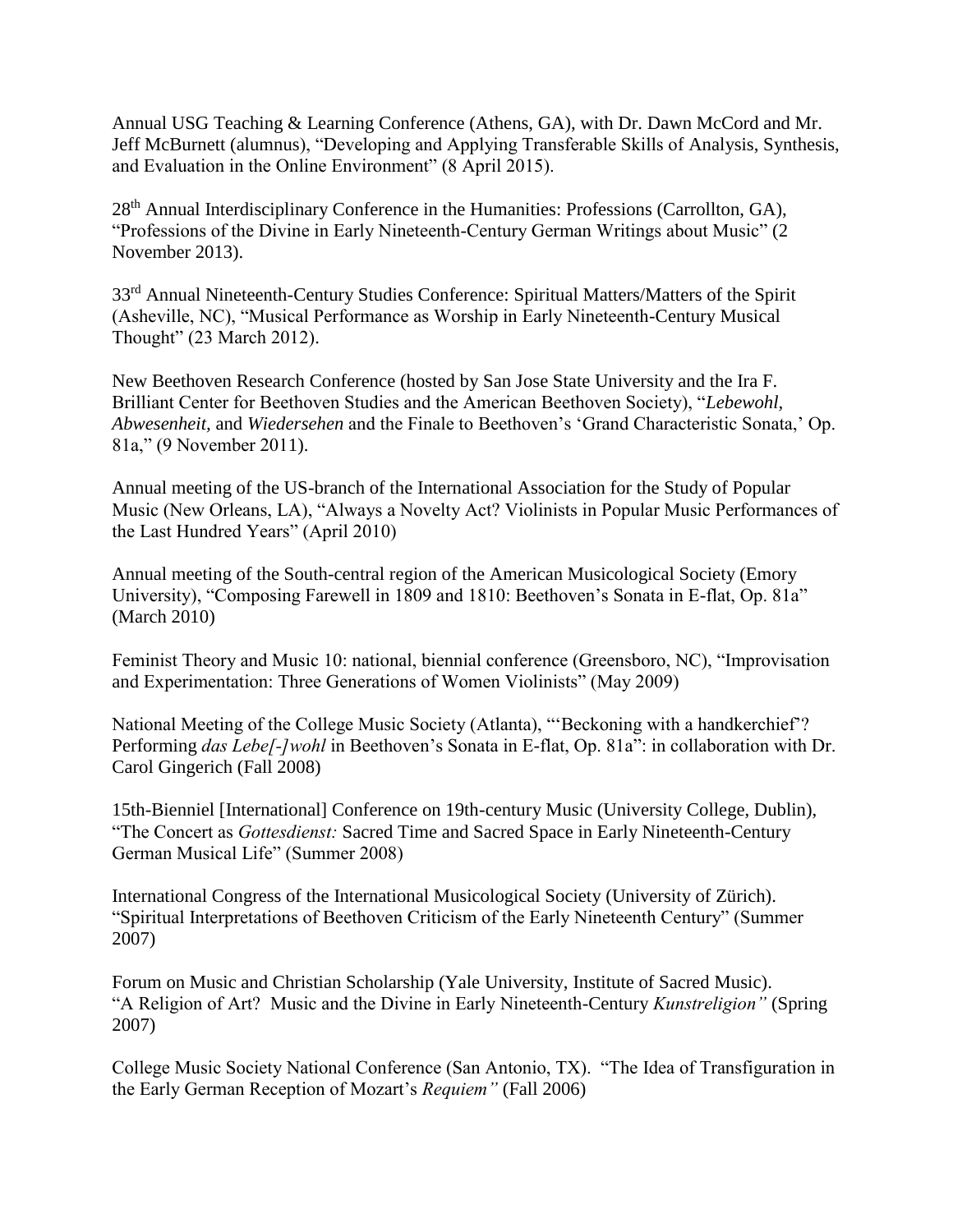North American Society for the Study of Romanticism (West Lafayette, IN)."Transforming Music: Aesthetic Knowledge and Historical Knowledge in the Early Nineteenth-century Reception of Mozart's *Requiem*" (Fall 2006)

Meeting of the Royal Music Association Annual Conference (Nottingham, Great Britain). "Authenticity in Visual Art, Authenticity in Music: Raphael's *Transfiguration* and Mozart's *Requiem* in German Aesthetics of the Early Nineteenth Century" (Summer 2006)

# **Other scholarly presentations:**

Moderator, "The Humanities: Past Resonances and Future Relevance," Innovations in Pedagogy Conference, UWG, Carrollton, GA (14 May 2019)

Panelist, COAH Forum on Truth, Cashen Hall, UWG, Carrollton, GA (18 April 2018)

"Latin American Musical Influences in American Culture" presentation for Lit Mu Club, Carrollton, GA (8 February 2018)

Historical introduction to performance of Mozart Clarinet Quintet in A Major, K. 581 (I & IV), Recital, Douglasville, GA Cultural Arts Center (25 May 2014)

Historical and critical introduction to Luther, *Ein' Feste Burg ist Unser Gott*, Carrollton Presbyterian Church (20 October 2013)

Historical and critical introduction to showing of Dreyer's *The Passion of Joan of Arc* with music by the AidaDuo, First Baptist Church, Carrollton, GA (27 March 2012)

Lecture, A & S at the Lomason Library (headquarters of the West Georgia Regional Library System), "Composing Farewell: Beethoven's Piano Sonata in E flat, Op. 81a" (November 2010)

Lecture for MUSC 1000 (music majors), "Instruments and Styles of Early Music" (January 2010)

Lecture-recital collaboration with Dr. Carol Gingerich (UWG), "Performing Farewell in 1809: A Lecture Recital on Beethoven's Piano Sonata Op. 81a" (October 2009)

Lecture, Sigma Alpha Iota Provenance Weekend, "If Music be the food of love, play on" (January 2009)

# **Other Professional Training:**

Approved Neutral (General Civil Mediation) for the State of GA, 2016-present

General Mediation Training—28 hours (Kennesaw State University Summer Institution on Conflict Management in Higher Education, 8-12 June 2015)

General Mediation Practicum—12 hours (Kennesaw State University Center for Conflict Management, 14-15 April 2016)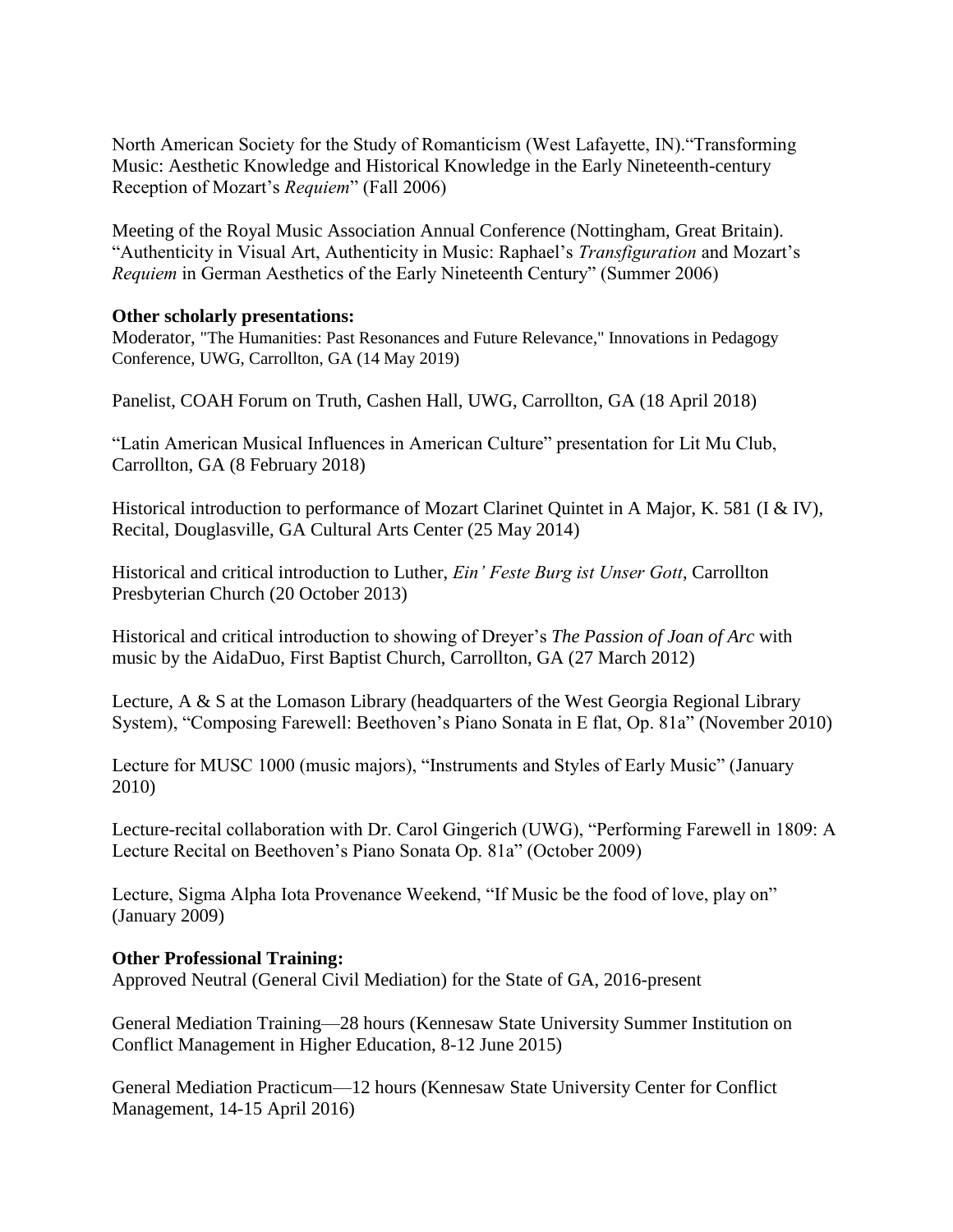# **Performances:**

Lecture recital: **"**Music composed by and for Women" Lecture Recital featuring my performance of compositions of Elizabeth Jacquet de la Guerre, W. A. Mozart, Amy Beach, Sorrel Hays, Giorgia Ragni and Lili Boulanger with collaborators Larry Frazier, Carol Gingerich, Sorrel Hays, Julie Lowry, Dawn McCord, Bobbe Jacobs Toub, Susan Ernisse, and Laura Clayton (Cashen Hall, 12 March 2012)

Other performances in Carrollton and Atlanta, including Music Faculty "A-Day" Recitals (performances Fall 2007-2012, Fall 2015; collation and review of program notes 2008)

## **In progress:**

Book proposal: "A Religion of Art?: Music and Spirituality in Early Nineteenth-Century German Aesthetics"; proposal in draft

"*Gottesdienst* in Early Nineteenth-Century German Musical Thought." Anticipated journal article submission.

Project, The Violin in 20<sup>th</sup>-century popular music. This project explores issues of class (highbrow, lowbrow, nobrow), gender, musical style, and reception. Anticipated journal article submission.

Project, Musical Relationships and Voice in Cross-Cultural Pygmalion and Galatea Narratives of the last 50 Years. This project explores issues of class, ethnicity, and musical relationships and voice, interpreting 2010-2011 Turkish Television Serial *Gönülçelen* and 1980 Bollywood film *Man Pasand* in light of the classic Lerner and Lowe musical *My Fair Lady* (1956, film 1964). Anticipated journal article submission.

# **Languages:**

French (basic reading, writing, and conversation) German (reading, writing, and conversation) Telugu (basic conversation) Turkish (basic conversation)

# **Current memberships in professional societies:**

American Musicological Society, regional and national chapters American Beethoven Society American Association of University Professors College Music Society Viola da Gamba Society of America

# **Adjudication:**

North Fulton Music Teachers Association's Fall Festival: Strings Auditions (15 November 2014)

GMTA State Auditions: Junior Strings, Senior Strings, Chamber Strings, and Young Artist Strings (6-7 November 2013)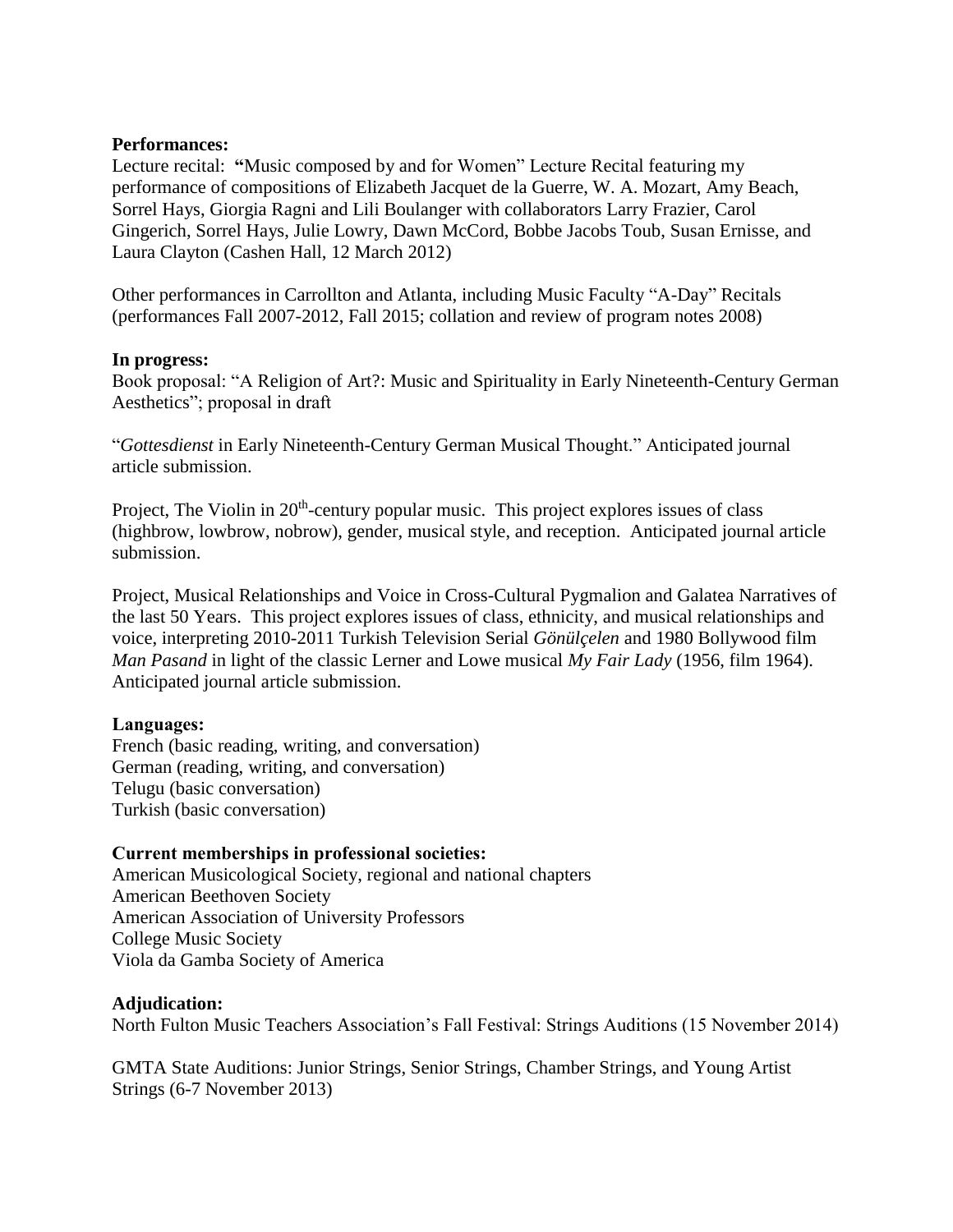Kiwanis Club of Carrollton Annual Art and Music Showcase (Spring 2007-2010, Spring 2012- 2015)

# **TEACHING**

| Date<br>Fall 2012-present<br>Fall 2006-12 | Title<br><b>Associate Professor</b><br><b>Assistant Professor</b>                                      | <b>Institution and Department</b><br>University of West Georgia, Carrollton<br>University of West Georgia, Carrollton                                                                                                                                                                                                                                                                                                                                                                                                                                                                                                                                                |  |  |
|-------------------------------------------|--------------------------------------------------------------------------------------------------------|----------------------------------------------------------------------------------------------------------------------------------------------------------------------------------------------------------------------------------------------------------------------------------------------------------------------------------------------------------------------------------------------------------------------------------------------------------------------------------------------------------------------------------------------------------------------------------------------------------------------------------------------------------------------|--|--|
|                                           | majors, f2f and 95% online)                                                                            | Course offerings have included: Music History & Literature (graduate<br>students, f2f and 100% online); Music Research Methods and Materials<br>(graduate students, f2f and 95% online); Survey of Western Music before<br>and after 1825 (undergraduate music majors, writing intensive); String<br>Methods and Materials (undergraduate music majors & initial certification<br>students); XIDS 2002: Worlds of Music (first-year seminar); XIDS<br>2100C: Music and the Movies (sophomore-level non-music majors,<br>interdisciplinary); Survey of 'World Music' (non-music majors); Music<br>Appreciation (non-music majors); Jazz, Rock, and Popular (non-music |  |  |
| 2005-2006                                 | <b>Visiting Assistant Professor</b>                                                                    | University of West Georgia, Carrollton                                                                                                                                                                                                                                                                                                                                                                                                                                                                                                                                                                                                                               |  |  |
|                                           | majors)                                                                                                | Course offerings included: Survey of Western Music (undergraduate<br>music majors); String Methods and Materials (undergraduate music<br>majors and initial certification students); Survey of 'World Music' (non-<br>music majors); Music Appreciation (non-music majors); Aural Skills I<br>(undergraduate music majors); Aural Skills II (undergraduate music                                                                                                                                                                                                                                                                                                     |  |  |
| Summer 2004                               | Instructor                                                                                             | University of North Carolina, Chapel Hill                                                                                                                                                                                                                                                                                                                                                                                                                                                                                                                                                                                                                            |  |  |
|                                           | Newly-developed, upper-level undergraduate course entitled "Women in<br>Jazz"                          |                                                                                                                                                                                                                                                                                                                                                                                                                                                                                                                                                                                                                                                                      |  |  |
| Fall 2003                                 | Lecturer                                                                                               | University of North Carolina, Chapel Hill                                                                                                                                                                                                                                                                                                                                                                                                                                                                                                                                                                                                                            |  |  |
|                                           | History of Music from 1600-1750, with an introduction to earlier music<br>(undergraduate music majors) |                                                                                                                                                                                                                                                                                                                                                                                                                                                                                                                                                                                                                                                                      |  |  |
| Fall 2001                                 | Instructor                                                                                             | University of North Carolina, Chapel Hill                                                                                                                                                                                                                                                                                                                                                                                                                                                                                                                                                                                                                            |  |  |
|                                           | String Methods and Materials (undergraduate music majors & masters in<br>teaching students)            |                                                                                                                                                                                                                                                                                                                                                                                                                                                                                                                                                                                                                                                                      |  |  |
| Fall 2001                                 |                                                                                                        | Director, Viola da gamba consort University of North Carolina, Chapel Hill                                                                                                                                                                                                                                                                                                                                                                                                                                                                                                                                                                                           |  |  |